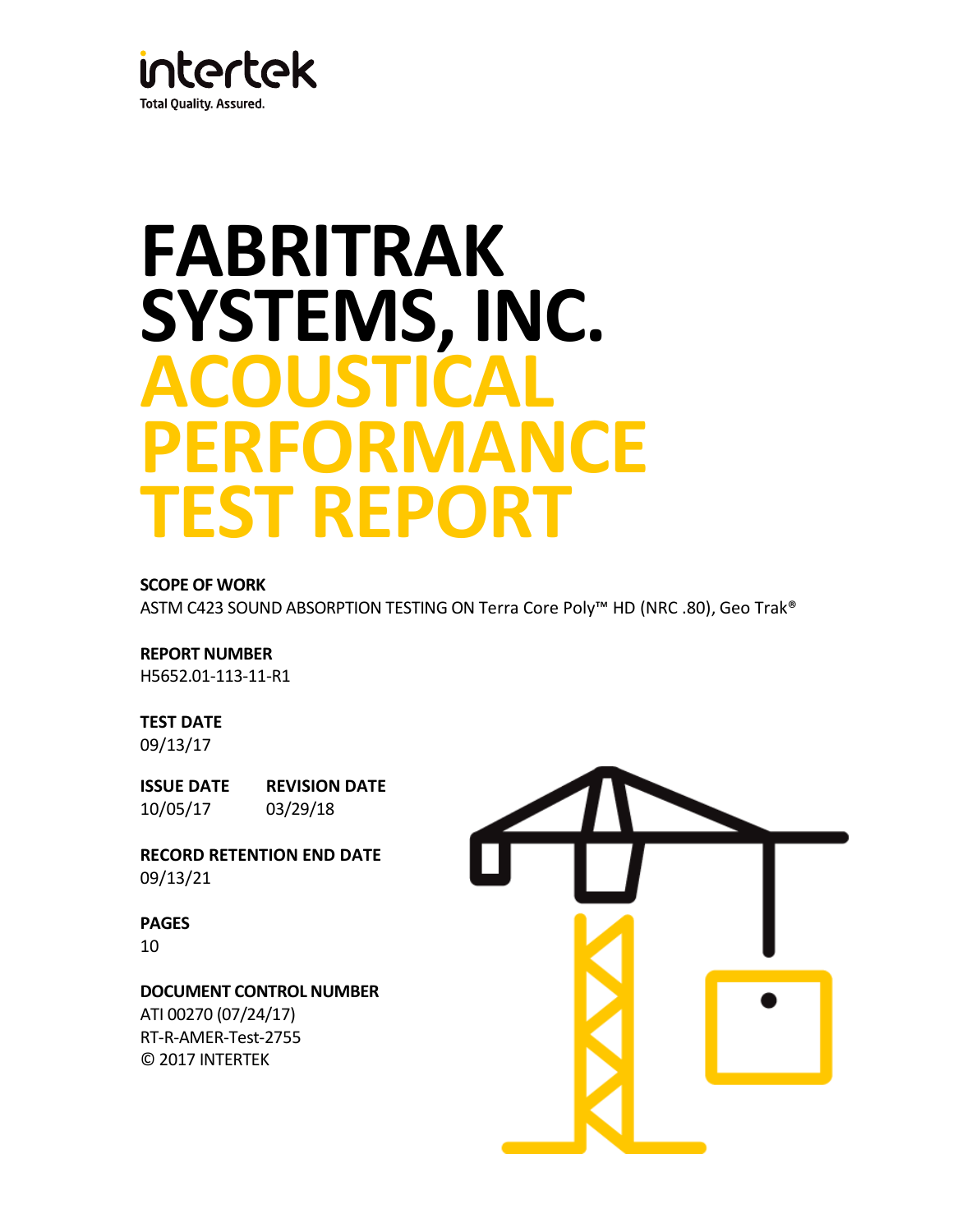

130 Derry Court York, Pennsylvania 17406

Telephone: 717-764-7700 Facsimile: 717-764-4129 [www.intertek.com/building](http://www.intertek.com/building)

## **TEST REPORT FOR FABRITRAK SYSTEMS, INC.**

Report No.: H5652.01-113-11-R1 Date: 10/05/17 Revision 1: 03/29/18

## **REPORT ISSUED TO**

**FABRITRAK SYSTEMS, INC.** 111 West Park Drive Mount Laurel, New Jersey 08054

## **SECTION 1**

**SCOPE**

Intertek Building & Construction (B&C) was contracted by FabriTrak Systems, Inc. to perform a sound absorption test. Results obtained are tested values and were secured by using the designated test method(s). The complete test data is included herein. The client provided the test specimen. All measurements were conducted in the HT test chambers at Intertek B&C located in York, PA.

This report does not constitute certification of this product nor an opinion or endorsement by this laboratory.

| For INTERTEK B&C:    |                                                               |                     |                                                       |
|----------------------|---------------------------------------------------------------|---------------------|-------------------------------------------------------|
| <b>COMPLETED BY:</b> | Zachary P. Golden                                             | <b>REVIEWED BY:</b> | Kurt A. Golden                                        |
|                      | Technician                                                    |                     | Project Lead                                          |
| TITLE:               | <b>Acoustical Testing</b>                                     | <b>TITLE:</b>       | <b>Acoustical Testing</b>                             |
| <b>SIGNATURE:</b>    | $\int$ achy $\int$ /da<br>Digitally Signed by: Zachary Golden | <b>SIGNATURE:</b>   | Kent a. Golden<br>Digitally Signed by: Kurt A. Golden |
| DATE:                | 03/29/18                                                      | <b>DATE:</b>        | 03/29/18                                              |
| ZPG:imcs             |                                                               |                     |                                                       |

This report is for the exclusive use of Intertek's Client and is provided pursuant to the agreement between Intertek and its Client. Intertek's responsibility and liability are limited to the terms and conditions of the agreement. Intertek assumes no liability to any party, other than to the Client in accordance with the agreement, for any loss, expense or damage occasioned by the use of this report. Only the Client is authorized to permit copying or distribution of this report and then only in its entirety. Any use of the Intertek name or one of its marks for the sale or advertisement of the tested material, product or service must first be approved in writing by Intertek. The observations and test results in this report are relevant only to the sample(s) tested. This report by itself does not imply that the material, product, or service is or has ever been under an Intertek certification program.



**ACCREDITED** Testing<br>Laboratory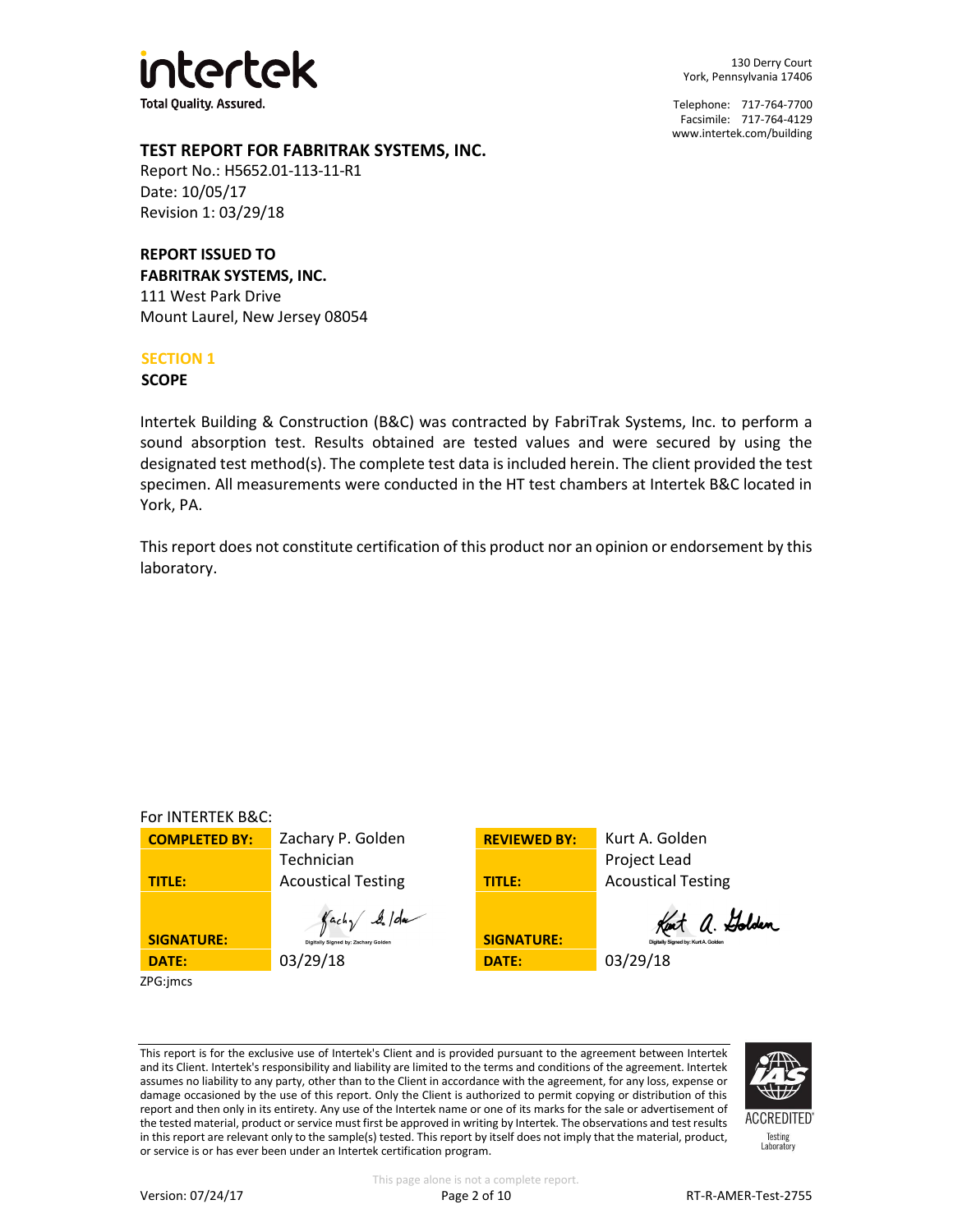

## **TEST REPORT FOR FABRITRAK SYSTEMS, INC.**

Report No.: H5652.01-113-11-R1 Date: 10/05/17 Revision 1: 03/29/18

## **SECTION 2**

#### **SUMMARY OF TEST RESULTS**

| <b>SERIES/MODEL</b>                                |      |      | Terra Core Poly <sup>™</sup> HD (NRC .80),      |      |      |            |            |      |
|----------------------------------------------------|------|------|-------------------------------------------------|------|------|------------|------------|------|
| <b>SAMPLE TYPE</b>                                 |      |      | Geo Trak <sup>®</sup>                           |      |      |            |            |      |
| <b>MOUNTING TYPE</b>                               |      |      | Type A                                          |      |      |            |            |      |
| <b>DATA FILE</b><br><b>OCTAVE BAND FREQUENCIES</b> |      |      | 1/3 OCTAVE SOUND ABSORPTION COEFFICIENTS AT THE |      |      | <b>NRC</b> | <b>SAA</b> |      |
| NO.                                                | 125  | 250  | 4000<br>2000<br><b>1000</b><br>500              |      |      |            |            |      |
| H5652.01A                                          | 0.12 | 0.36 | 0.72                                            | 0.97 | 1.05 | 1.03       | 0.80       | 0.78 |

#### **SECTION 3**

#### **TEST METHODS**

The specimens were evaluated in accordance with the following with the exceptions stated in the Test Procedure section of this report:

**ASTM C423-17**, *Standard Test Method for Sound Absorption and Sound Absorption Coefficients by the Reverberation Room Method*

**ASTM E795-16**, *Standard Practices for Mounting Test Specimens During Sound Absorption Tests*

#### **SECTION 4**

#### **SPECIMEN MOUNTING**

For the Type A mounting, the test specimen was placed directly against the floor of the reverberation room with the absorptive side facing the sound field. The perimeter of the specimen was sealed to the floor with aluminum angle and duct tape.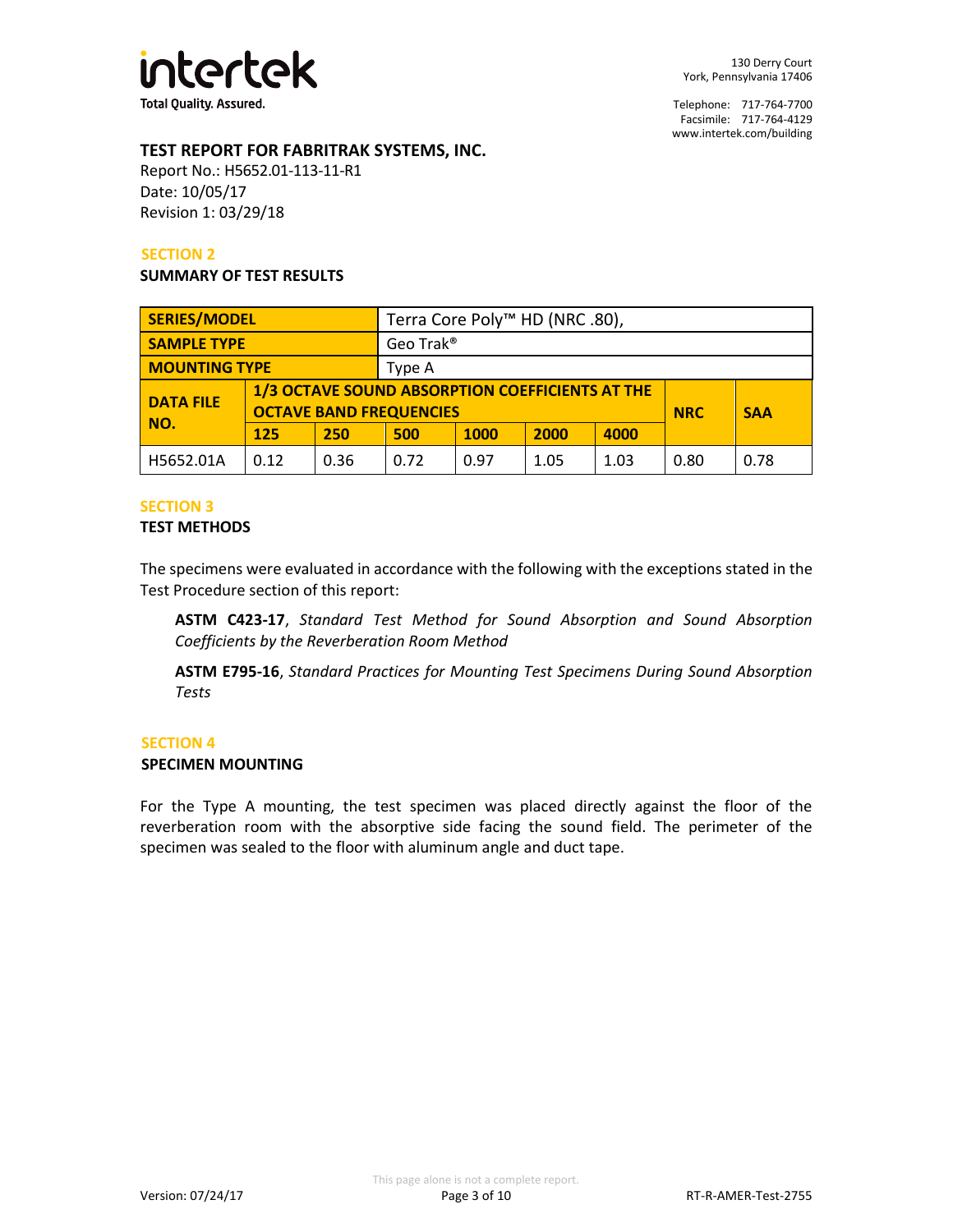

## **TEST REPORT FOR FABRITRAK SYSTEMS, INC.**

Report No.: H5652.01-113-11-R1 Date: 10/05/17 Revision 1: 03/29/18

#### **SECTION 5**

#### **EQUIPMENT**

The equipment listed below meets the requirements of the test methods stated in Section 3 of this report.

| <b>INSTRUMENT</b>                          | <b>MANUFACTURER</b>     | <b>MODEL</b> | <b>DESCRIPTION</b>          | <b>ASSET#</b> | <b>DATE OF</b><br><b>CALIBRATION</b> |
|--------------------------------------------|-------------------------|--------------|-----------------------------|---------------|--------------------------------------|
| Data Acquisition Card National Instruments |                         | PXI-4462     | Data Acquisition Card       | 1643A62       | 04/16<br>*                           |
| Data Acquisition Card National Instruments |                         | PXI-4462     | Data Acquisition Card       | 65126         | $\ast$<br>05/16                      |
| Data Acquisition Card National Instruments |                         | PXI-4462     | Data Acquisition Card       | 065125        | *<br>05/16                           |
| Receive Room<br>Microphone                 | <b>PBC Piezotronics</b> | 378B20       | Microphone and Preamplifier | 64907         | 01/17                                |
| Receive Room<br>Microphone                 | <b>PCB Piezotronics</b> | 378B20       | Microphone and Preamplifier | 64908         | 01/17                                |
| Receive Room<br>Microphone                 | <b>PCB Piezotronics</b> | 378B20       | Microphone and Preamplifier | 64909         | 01/17                                |
| Receive Room<br>Microphone                 | <b>PCB Piezotronics</b> | 378B20       | Microphone and Preamplifier | 64910         | 01/17                                |
| Receive Room<br>Microphone                 | <b>PCB Piezotronics</b> | 378B20       | Microphone and Preamplifier | 64911         | 01/17                                |
| Receive Room<br>Environmental<br>Indicator | Comet                   | T7510        | Receive Room                | 64915         | 03/17                                |
| Microphone<br>Calibrator                   | Norsonic                | 1251         | Pistonphone Calibrator      | Y002919       | 04/17                                |

*\*- Note: The calibration frequency for this equipment is every two years per the manufacturer's recommendation.*

#### **Test Chamber:**

|                     | <b>VOLUME</b>     | <b>DESCRIPTION</b>                     |  |
|---------------------|-------------------|----------------------------------------|--|
| <b>RECEIVE ROOM</b> | $234 \text{ m}^3$ | Rotating vane and stationary diffusers |  |
|                     |                   | Temperature and humidity controlled    |  |
|                     |                   | Isolation pads under the floor         |  |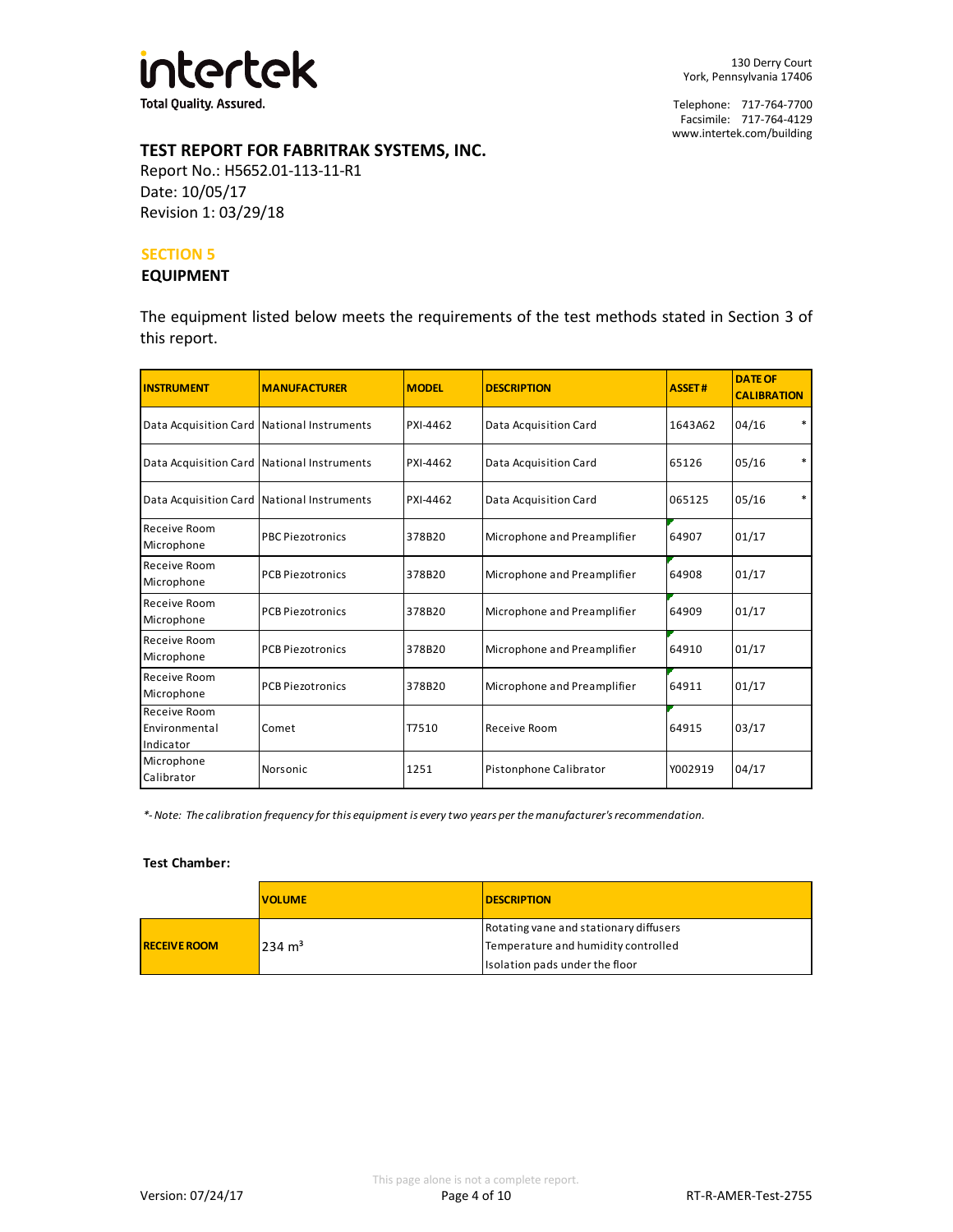

## **TEST REPORT FOR FABRITRAK SYSTEMS, INC.**

Report No.: H5652.01-113-11-R1 Date: 10/05/17 Revision 1: 03/29/18

## **SECTION 6**

**LIST OF OFFICIAL OBSERVERS**

| <b>NAME</b>       | <b>COMPANY</b> |
|-------------------|----------------|
| Zachary P. Golden | Intertek B&C   |
| Kurt A. Golden    | Intertek B&C   |

## **SECTION 7**

#### **TEST PROCEDURE**

The sensitivity of the microphones was checked before measurements were conducted. Empty room sound absorption measurements were conducted before the specimen was installed. Full room sound absorption measurements were conducted after the specimen was installed.

For the empty and full room measurements, ten decay measurements were conducted at each of the five microphone positions. Data was obtained at 1/3 octave band frequencies ranging from 80 to 5000 hertz. The air temperature and relative humidity conditions were monitored and recorded during the measurements.

The specimen was returned per the client's request.

#### **SECTION 8**

#### **TEST CALCULATIONS**

The Sound Absorption Coefficient is the full room absorption minus the empty room absorption divided by the area of the sample in  $m^2$ . The Sound Absorption Coefficient is dimensionless.

The Noise Reduction Coefficient (NRC) rating is the arithmetic average of the sound absorption coefficients at 250, 500, 1000 and 2000 hertz. The average is rounded to the nearest multiple of 0.05.

The Sound Absorption Average (SAA) rating is the arithmetic average of the sound absorption coefficients at the frequencies ranging from 200 to 2500 hertz. The average is rounded to the nearest multiple of 0.01.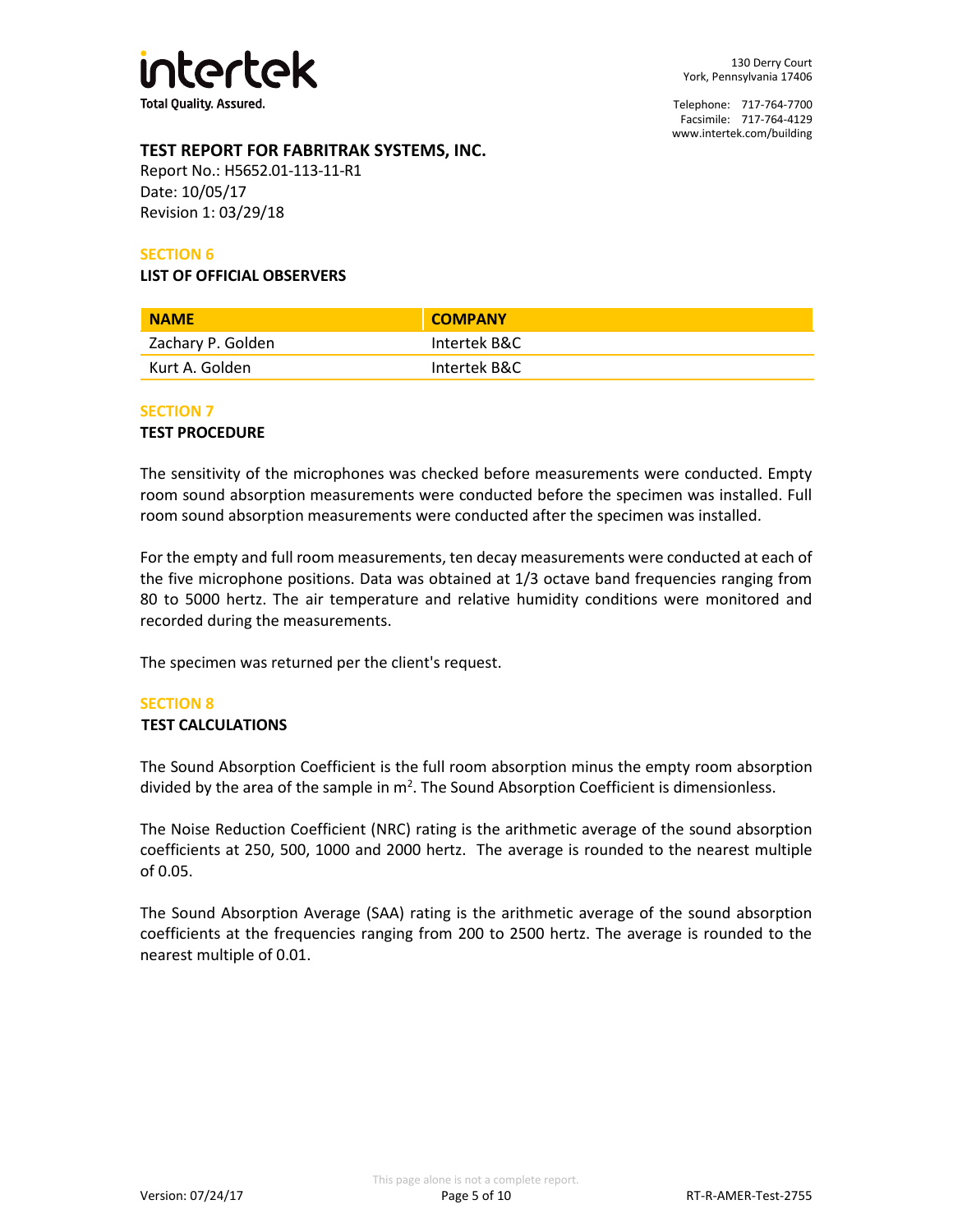

## **TEST REPORT FOR FABRITRAK SYSTEMS, INC.**

Report No.: H5652.01-113-11-R1 Date: 10/05/17 Revision 1: 03/29/18

#### **SECTION 9**

#### **TEST SPECIMEN DESCRIPTION**

The test specimen measured 2.43 m by 2.72 m (95-1/2" by 107"). The infill had a nominal weight of 1.5 kg per square meter (0.31 lb/ft<sup>2</sup>). The infill was covered with a fabric which had a thickness of 0.53 mm (0.021") and weighed 0.30 kg/m<sup>2</sup> (0.06 lbs/ft<sup>2</sup>).

Photographs are included in Section 13.

| <b>DESCRIPTION</b>                                               | <b>THICKNESS</b>   | <b>WEIGHT</b>                                                                 |
|------------------------------------------------------------------|--------------------|-------------------------------------------------------------------------------|
| Terra Core Poly <sup>™</sup> HD (NRC .80), 100% polyester infill | 24.26 mm<br>0.955" | $\begin{array}{ l } 0.69 \text{ kg/m}^2 \\ 0.14 \text{ lbs/ft}^2 \end{array}$ |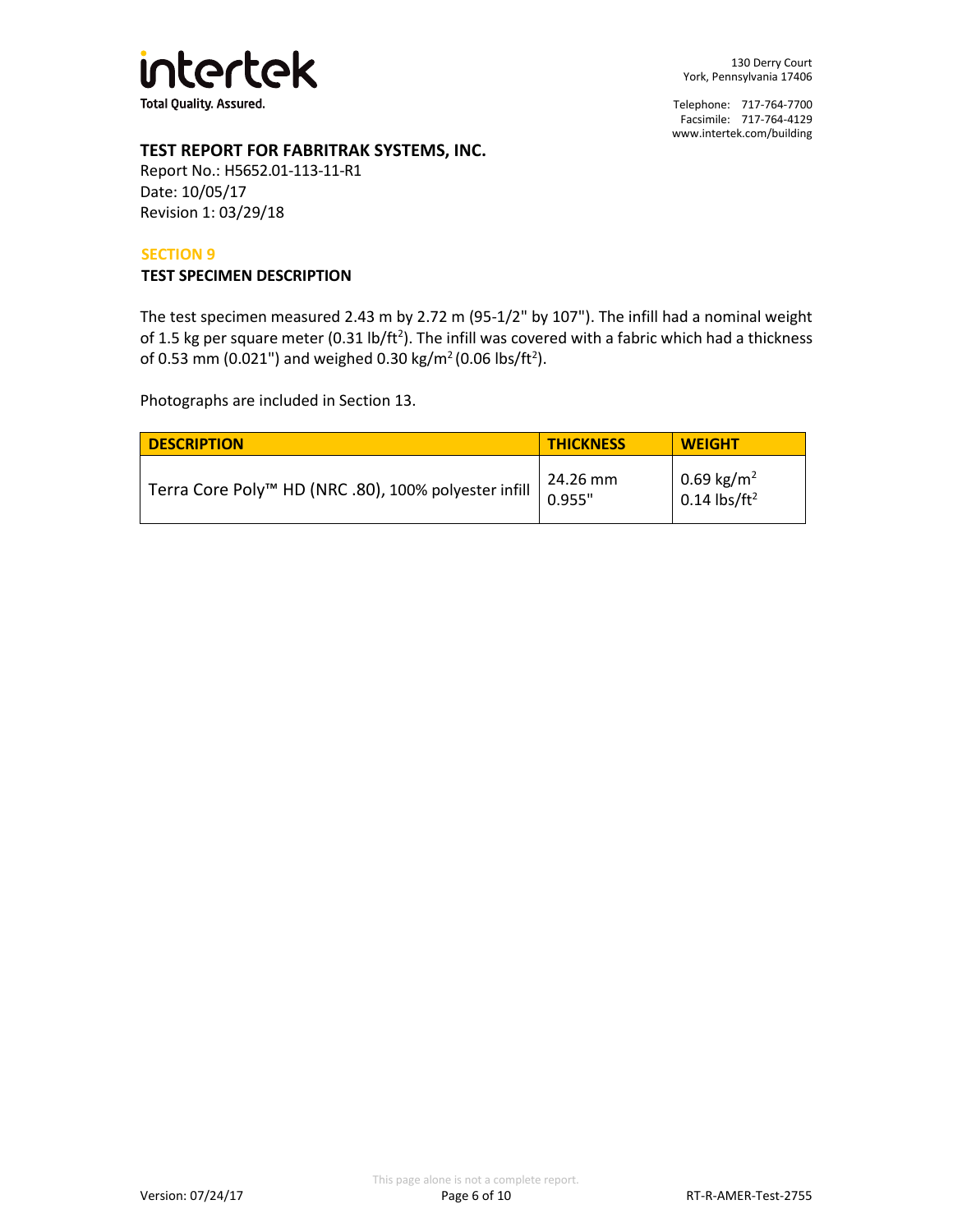

## **TEST REPORT FOR FABRITRAK SYSTEMS, INC.**

Report No.: H5652.01-113-11-R1 Date: 10/05/17 Revision 1: 03/29/18

#### **SECTION 10**

**TEST RESULTS**

#### **H5652.01A DATA**

| <b>SPECIMEN AREA</b>        | $\sqrt{6.59}$ m <sup>2</sup> |             |  |
|-----------------------------|------------------------------|-------------|--|
| <b>MOUNTING TYPE</b> Type A |                              |             |  |
|                             | <b>EMPTY</b>                 | <b>FULL</b> |  |
| <b>TEMP °C</b>              | 21.1                         | 19.3        |  |
| <b>RH %</b>                 | 54                           | 52          |  |
| $B.P.$ (mb)                 | 1004                         | 1004        |  |

| <b>FREQ</b> |                   | <b>EMPTY ROOM UNCERTAINTY FULL ROOM</b> |                   | <b>UNCERTAINTY ABSORPTION</b> |                    | <b>RELATIVE</b>    |
|-------------|-------------------|-----------------------------------------|-------------------|-------------------------------|--------------------|--------------------|
|             | <b>ABSORPTION</b> |                                         | <b>ABSORPTION</b> |                               | <b>COEFFICIENT</b> | <b>UNCERTAINTY</b> |
| (Hz)        | (m <sup>2</sup> ) |                                         | (m <sup>2</sup> ) |                               |                    |                    |
| 80          | 4.83              | 1.017                                   | 4.74              | 0.897                         | 0.00               | 0.206              |
| 100         | 5.30              | 0.441                                   | 5.63              | 0.319                         | 0.05               | 0.082              |
| 125         | 4.96              | 0.242                                   | 5.78              | 0.134                         | 0.12               | 0.042              |
| 160         | 4.09              | 0.117                                   | 5.24              | 0.212                         | 0.17               | 0.037              |
| 200         | 4.41              | 0.110                                   | 6.12              | 0.168                         | 0.26               | 0.030              |
| 250         | 4.91              | 0.029                                   | 7.31              | 0.066                         | 0.36               | 0.011              |
| 315         | 4.99              | 0.056                                   | 8.30              | 0.033                         | 0.50               | 0.010              |
| 400         | 5.12              | 0.023                                   | 9.20              | 0.026                         | 0.62               | 0.005              |
| 500         | 5.06              | 0.030                                   | 9.80              | 0.144                         | 0.72               | 0.022              |
| 630         | 4.72              | 0.032                                   | 10.15             | 0.022                         | 0.82               | 0.006              |
| 800         | 4.87              | 0.025                                   | 10.82             | 0.024                         | 0.90               | 0.005              |
| 1000        | 4.86              | 0.011                                   | 11.27             | 0.018                         | 0.97               | 0.003              |
| 1250        | 5.13              | 0.031                                   | 11.86             | 0.032                         | 1.02               | 0.007              |
| 1600        | 5.18              | 0.012                                   | 12.11             | 0.013                         | 1.05               | 0.003              |
| 2000        | 5.07              | 0.009                                   | 11.97             | 0.043                         | 1.05               | 0.007              |
| 2500        | 5.17              | 0.018                                   | 12.53             | 0.101                         | 1.12               | 0.016              |
| 3150        | 5.69              | 0.017                                   | 12.67             | 0.009                         | 1.06               | 0.003              |
| 4000        | 5.96              | 0.009                                   | 12.73             | 0.007                         | 1.03               | 0.002              |
| 5000        | 7.19              | 0.008                                   | 13.61             | 0.009                         | 0.97               | 0.002              |

| <b>NRC RATING</b> | 0.80 | (Noise Reduction Coefficient) |
|-------------------|------|-------------------------------|
| <b>SAA RATING</b> | 0.78 | (Sound Absorption Average)    |

*Notes: 1) The NRC rating is the arithmetic average of the sound absorption coefficients at 250, 500, 1000, and 2000 hertz. The average is rounded to the nearest multiple of 0.05.*

*2) The SAA rating is the arithmetic average of the sound absorption coefficients at the frequencies ranging from 200 to 2500 hertz. The average is rounded to the nearest multiple of 0.01.*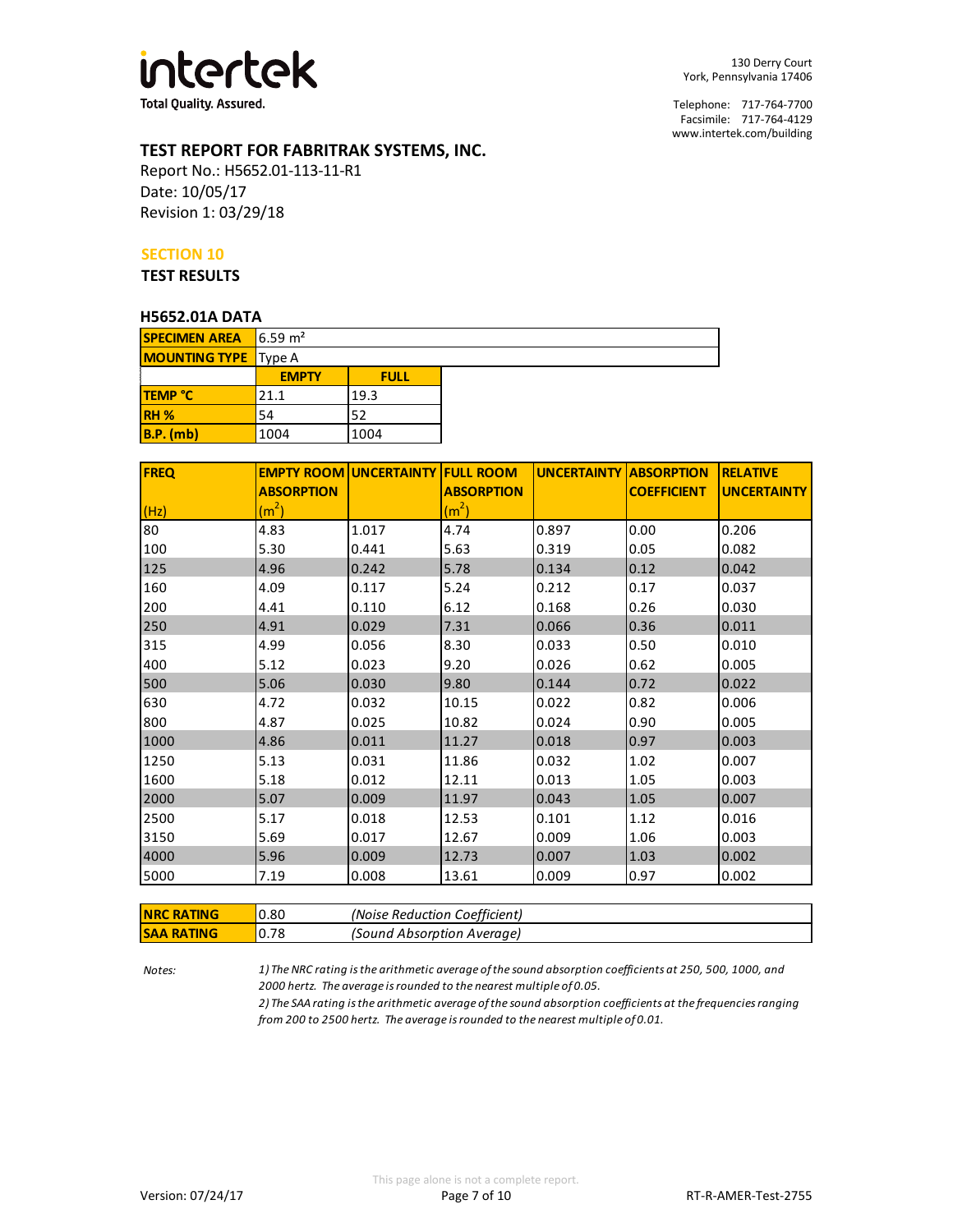

## **TEST REPORT FOR FABRITRAK SYSTEMS, INC.**

Report No.: H5652.01-113-11-R1 Date: 10/05/17 Revision 1: 03/29/18

#### **H5652.01A GRAPH**

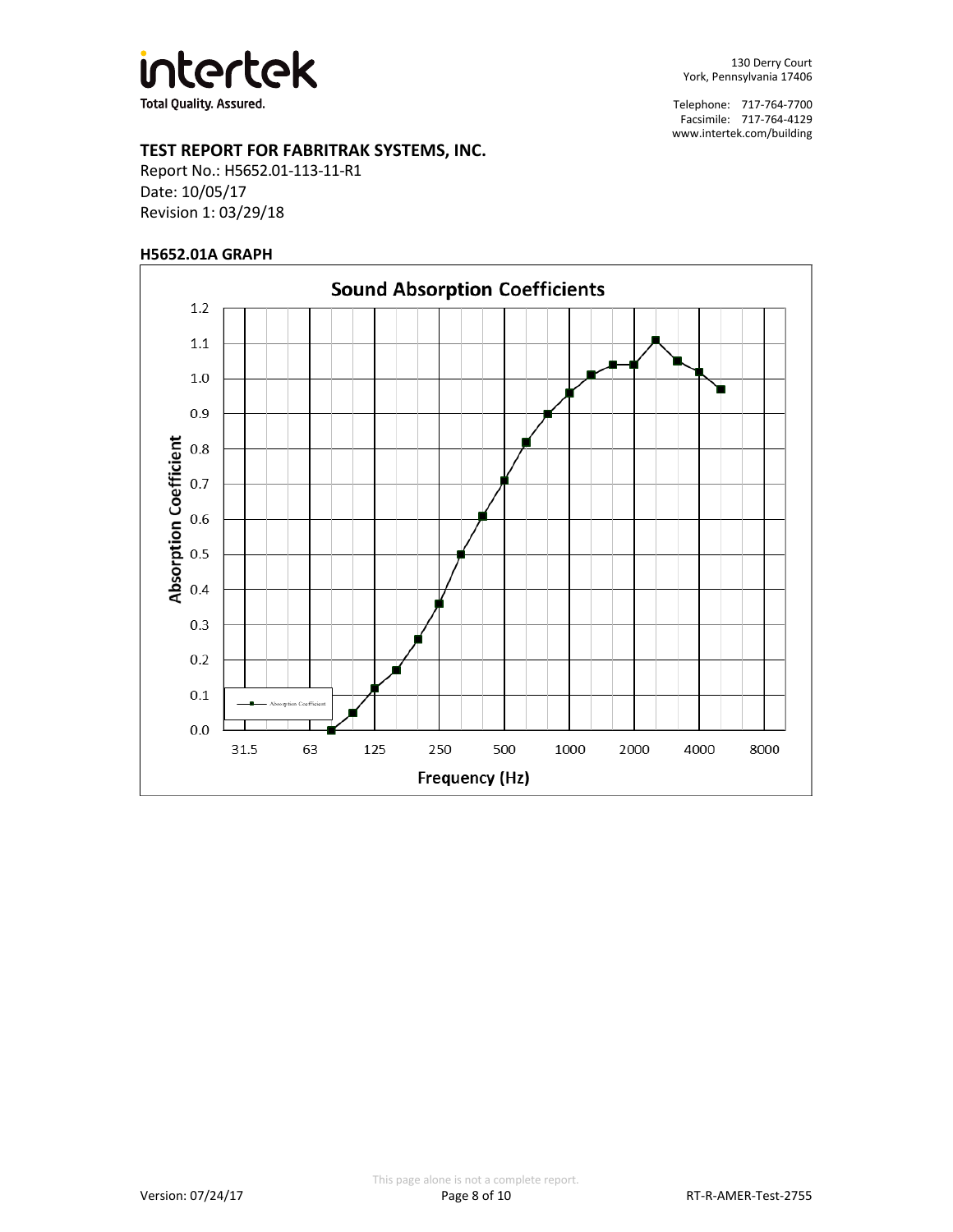

130 Derry Court York, Pennsylvania 17406

Telephone: 717-764-7700 Facsimile: 717-764-4129 [www.intertek.com/building](http://www.intertek.com/building)

# **TEST REPORT FOR FABRITRAK SYSTEMS, INC.**

Report No.: H5652.01-113-11-R1 Date: 10/05/17 Revision 1: 03/29/18

## **SECTION 11**

**PHOTOGRAPHS**



**Photo No. 1 Receive Room View of Test Specimen**



**Photo No. 2 Cross View of Test Specimen**